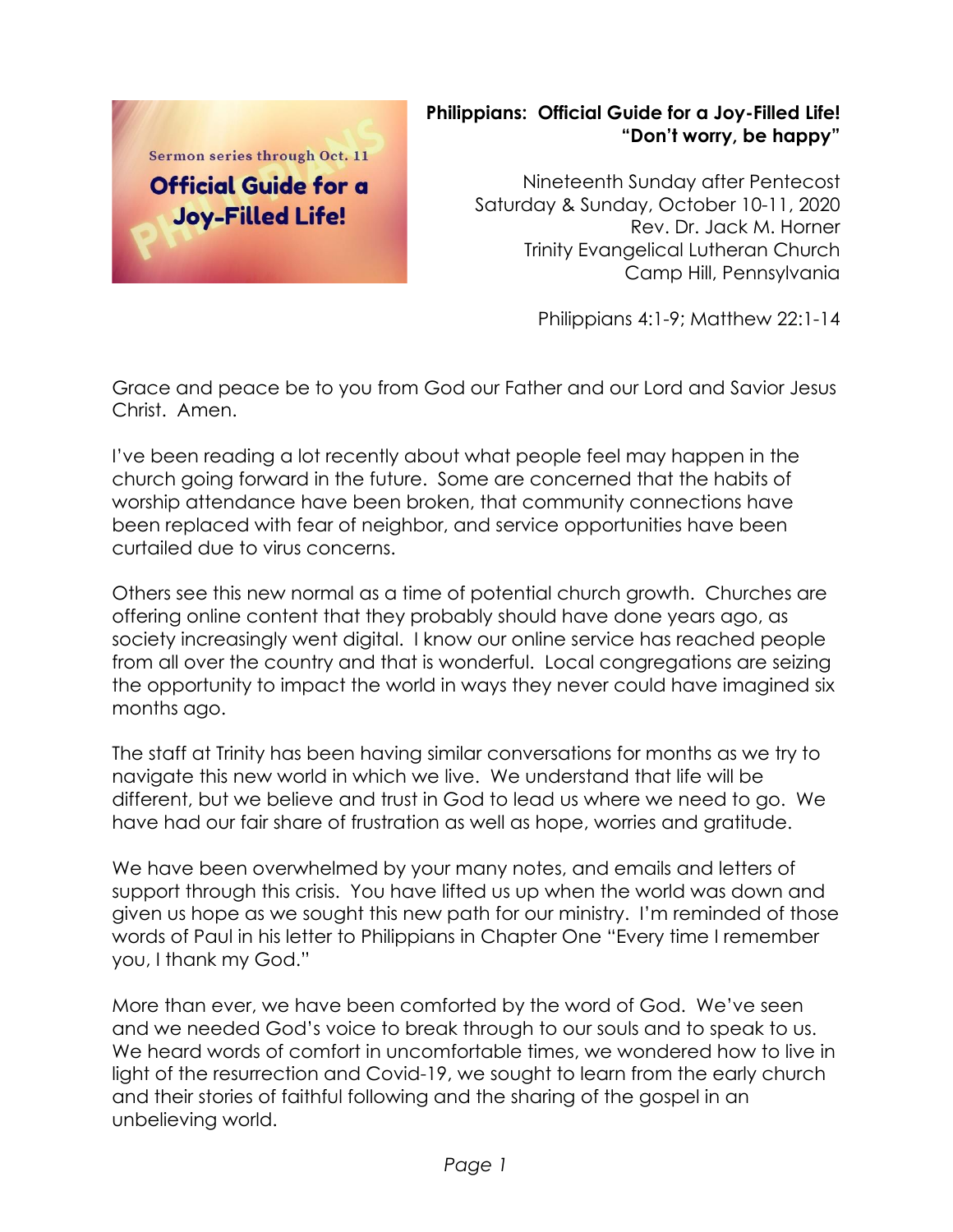And for the last four weeks we've read Paul's letter to the Philippians, a congregation he loved, and a congregation that loved him and supported him. He's writing these words of hope and joy from house arrest with the penalty of death over his head. And yet, he's telling the Philippians, "Don't worry about anything."

What robs you of your joy? Is it health, politics, your job, preparing for retirement, relationships, violence, uncertainty, the weather? What worries you? What do you carry with you every single day?

In the fourth chapter of Philippians, Paul is concerned about an ongoing disagreement between two women, Unodia and Sintakey, two leaders in the church of Philippi.

You can see that nothing much has changed in the church in 2000 years. There are bound to be disagreements and church fights between strong people with strong opinions.

We know it must be something significant because Paul puts it in the letter, and it's a matter that is heavy on Paul's heart and he is imploring them to reconcile. The two women, along with the rest of the congregation and crown, his beloved. Paul is being a peace maker for his friends. He knows that there is nothing that hurts more than a breakup with a lover, a friend, a spouse, and he urges them to reconcile and be of one heart.

Paul recognizes that there are differences between people. He doesn't avoid the conflict, but nor does he take sides. He wants to remind them of what they have in common, that they are a part of a community, a church. He wants to foster their togetherness, the fact that they are centered in Christ. That they can find common ground and seek the common good because the mind of Christ is in them.

Grace, forgiveness, mercy, love, peace, joy. These are the things that are on Jesus' mind, on the mind of Christ. He is the source of true joy and inner peace, and in that they can rejoice.

Paul is saying, don't let disagreements or worry or anxiety control or run your life. Don't be overcome with negativity but instead focus on "*whatever is true, whatever is honorable, whatever is just, whatever is pure, whatever is pleasing, whatever is commendable."* Get excited about God and the amazing thing that he is doing in his church. Lives are being transformed! Rejoice in that!

You know, joy is a choice we make. In spite of circumstances, in spite of annoyance, or disagreements or persecution, rejoice Paul says. We decide how